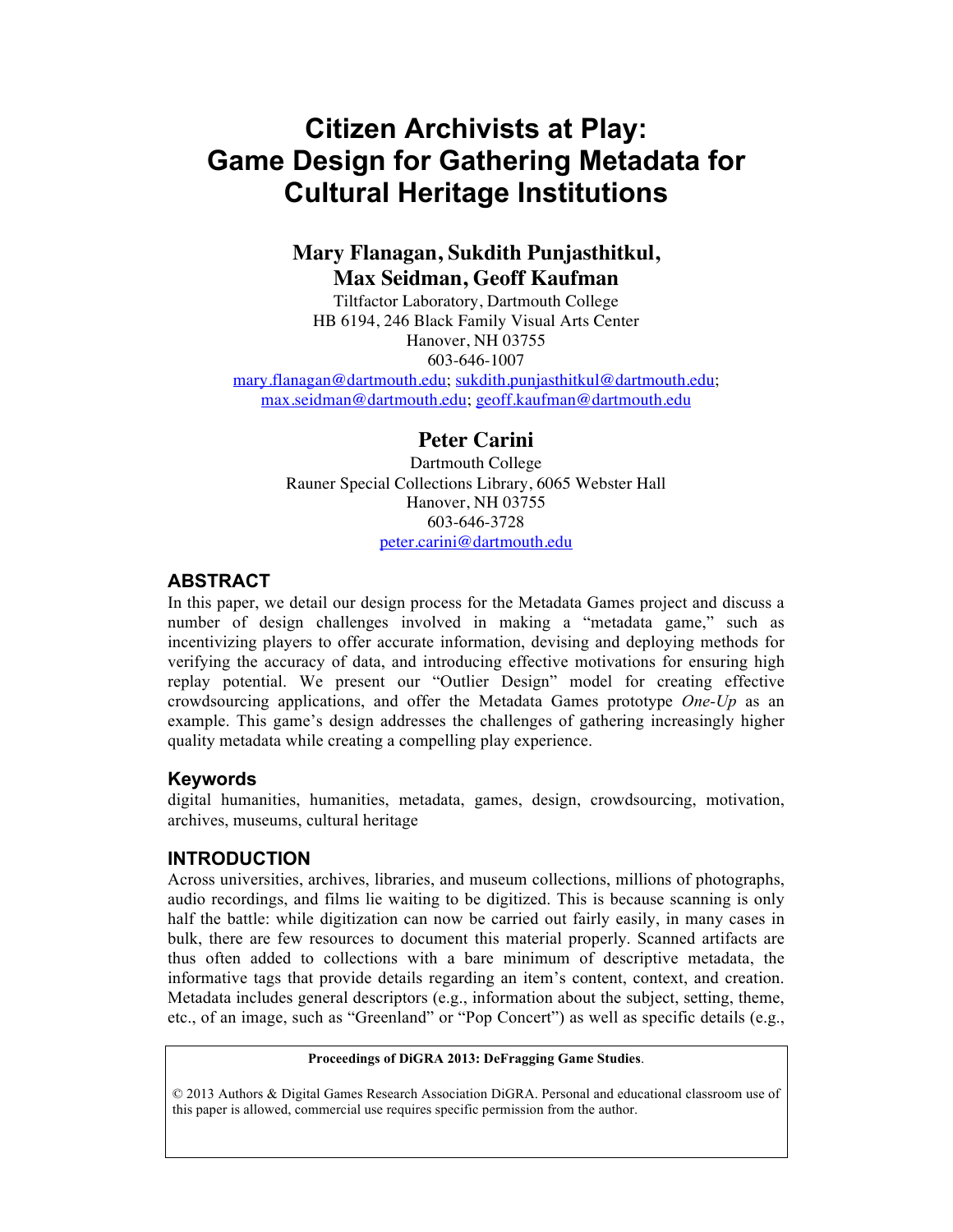"Bar Harbor Buoy Bell" or "Justin Bieber") that are attached to an image or other artifact. Although metadata can be constituted from shared standards (such as Library of Congress Subject Headings) or culled from a donor's own descriptive materials about the object, the reality is that an adequately sized professional staff with sufficient time and knowledge is needed to identify archival images and tag them properly—a precious commodity in an era of shrinking public support for heritage institutions. As a result, an incredible number of collections unfortunately have little identifying information other than what might be written on a photo or on a box of material. In the absence of accurate, thorough metadata, the valuable items in archives' collections become difficult or impossible to retrieve—and, for all intents and purposes, inaccessible to scholars, researchers, and members of the general public.

To help stem this growing tide and save cultural artifacts worldwide from falling into digital oblivion, our team has created Metadata Games, an open-source, customizable software system that uses computer games to collect information about archival media through crowdsourcing. Prior work has illustrated the project's early efficacy (Flanagan and Carini 2012). In this paper, we detail our design process for the making an effective metadata game. We present our "Outlier Design" model, which guided the development of the game *One-Up,* and demonstrate how our design team approaches the challenges of incentivizing players to offer accurate information, devising and deploying methods for verifying the accuracy of data, and introducing effective motivations for ensuring high replay potential. We include results from playtests with *One-Up* that indicate that the game will likely yield high quality metadata for crowdsourcing applications.

### **The Potential of Crowdsourcing and Games for Knowledge Acquisition**

Crowdsourcing has been used in a number of ways in the past decade, exploiting the increased availability of networked technologies—and the enthusiasm of their users—to acquire new knowledge and solicit solutions to specific problems. One of the most dramatic and well-publicized illustrations of the problem-solving capabilities of crowdsourcing is the case of *Foldit*, an online puzzle game in which players aim to fold proteins (University of Washington 2008). In 2012, *Foldit* players helped solve a 15 year-old mystery by deciphering the structure of an AIDS-causing virus—and they did so in a matter of days (Khatib et al. 2011). The power of crowdsourcing has likewise been channeled to the collection of metadata. For example, the New York Public Library's "What's on the Menu?" project invited users to assist in the transcription of historical restaurant menus (New York Public Library 2011), and the Library of Congress's Flickr pilot project enlisted the assistance of users to tag hundreds of images from the library's extensive collection (Library of Congress 2008). The Australian Newspaper Initiative from the National Library of Australia asked users to search and correct digitized newspaper articles dating from 1803; in a little over a year after the service was released to the public, 7 million lines of text in 318,000 articles were corrected (Holley 2010). A wealth of related citizen science projects, such as Galaxy Zoo (Citizen Science Alliance 2007), complement this humanities-focused work and further the field.

Metadata crowdsourcing efforts have begun to incorporate the use of games, such as Google's Image Labeler game (Google 2006) and the Finnish government's experimental translation program, *DigiTalkoot*, in which players assist in detecting and correcting textual errors in digitized archival materials (National Library of Finland and Microtask 2011). To date, the most influential work in the crowdsourcing game space has been the pioneering research of Luis von Ahn, who has shown that a mere five minutes of play per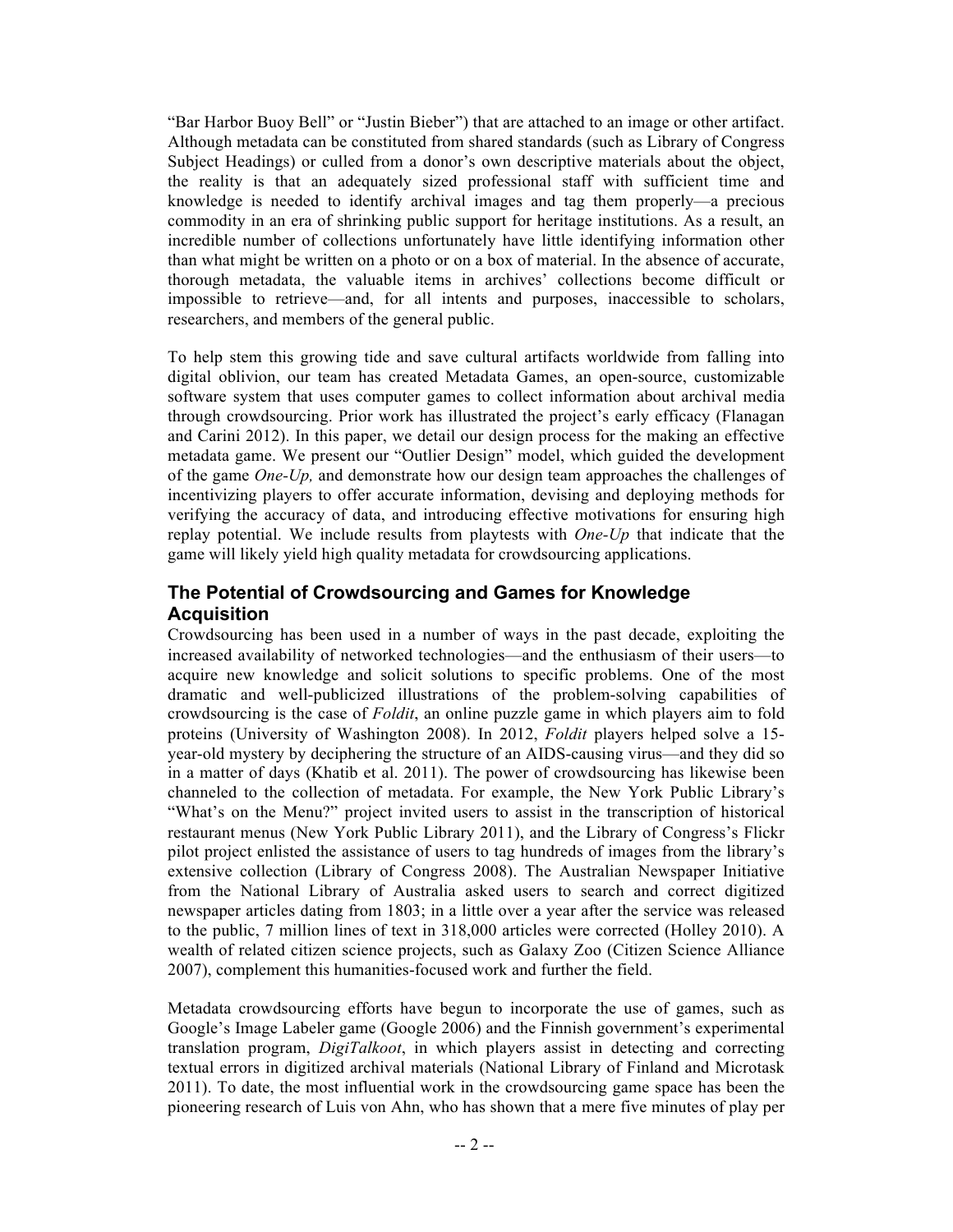day can generate thousands of tags from a much smaller group of participants than traditional methods of data collection typically require (von Ahn 2004). Von Ahn demonstrated this approach in his "ESP Game" (which later became Google Image Labeler), an online game in which randomly paired players are presented with the same image and must try to "guess" what the other player might be typing about it. If one player correctly guesses what the other player types while avoiding a "taboo" word list, both players receive points and are presented with another image (von Ahn 2004). Because the players are randomly paired, and are not permitted to communicate, the assumption is that tags are probably accurate if there is mutual agreement between players. In this paper, we describe this method as peer-to-peer verification.

What motivates users to participate in crowdsourcing efforts, and what unique contributions might games offer? There tend to be three core, potentially overlapping sources of motivation among crowdsourcing game players. One aspect of player motivation is to assist a particular institution, or simply contribute to a good cause. These engaged enthusiasts first and foremost like the idea of helping (Owens 2012). A second motivation for players is the love of a subject area—for these citizen archivists, the game's content aligns with their personal interests or areas of expertise, such as players who intrinsically enjoy tagging photographs depicting architectural structures or dogs from various breeds. A third player motivation is to compete— to win by being the best, the fastest, and most accurate. While the first two motivations are satisfied by virtually any metadata application, the third is unique to games. The game element is important, as the draw of a game could attract individuals who wouldn't necessarily need to be intrinsically altruistic or interested in a particular subject matter to be enticed to participate.

As the above examples illustrate, crowdsourcing can be a viable strategy to help heritage institutions gather information about the items in their collections, and a particularly alluring option given that most institutions lack the personnel and resources to tag archival and library collections adequately.

### **An Overview of the Metadata Games Project**

Inspired by crowdsourcing work, our design team endeavored to create an innovative suite of games that could quickly gather valuable tags, offer an enjoyable experience for the player, be freely available and accessible to nonprofit institutions, and reward higher levels of accuracy and participation. Our team aims to gather tags for a range of media types (images, video, and sound) as well as foster new play mechanics and styles (single versus multiplayer, cooperative versus competitive, and more). Funded by the US National Endowment for the Humanities, Metadata Games is designed to be a free, opensource, customizable software package that would be available to a wide range of cultural heritage institutions without expensive licensing fees or contracts. The games included in the suite are data gathering "portals" that collect individual tags and store them in a larger database that the institution hosts (or one to which the institution has easy access). Our team's goals with Metadata Games are to help cultural heritage institutions gain useful data for their collections, assist scholars in learning how to interact and utilize collections in new and possibly unexpected ways, and provide a host of opportunities for the public to interact with cultural heritage institutions.

Our novel design approach employs unique game play mechanics, dynamics, and reward schemes that aim to solicit accurate, specific contributions from players and ensure high levels of player investment and engagement. By employing novel designs and giving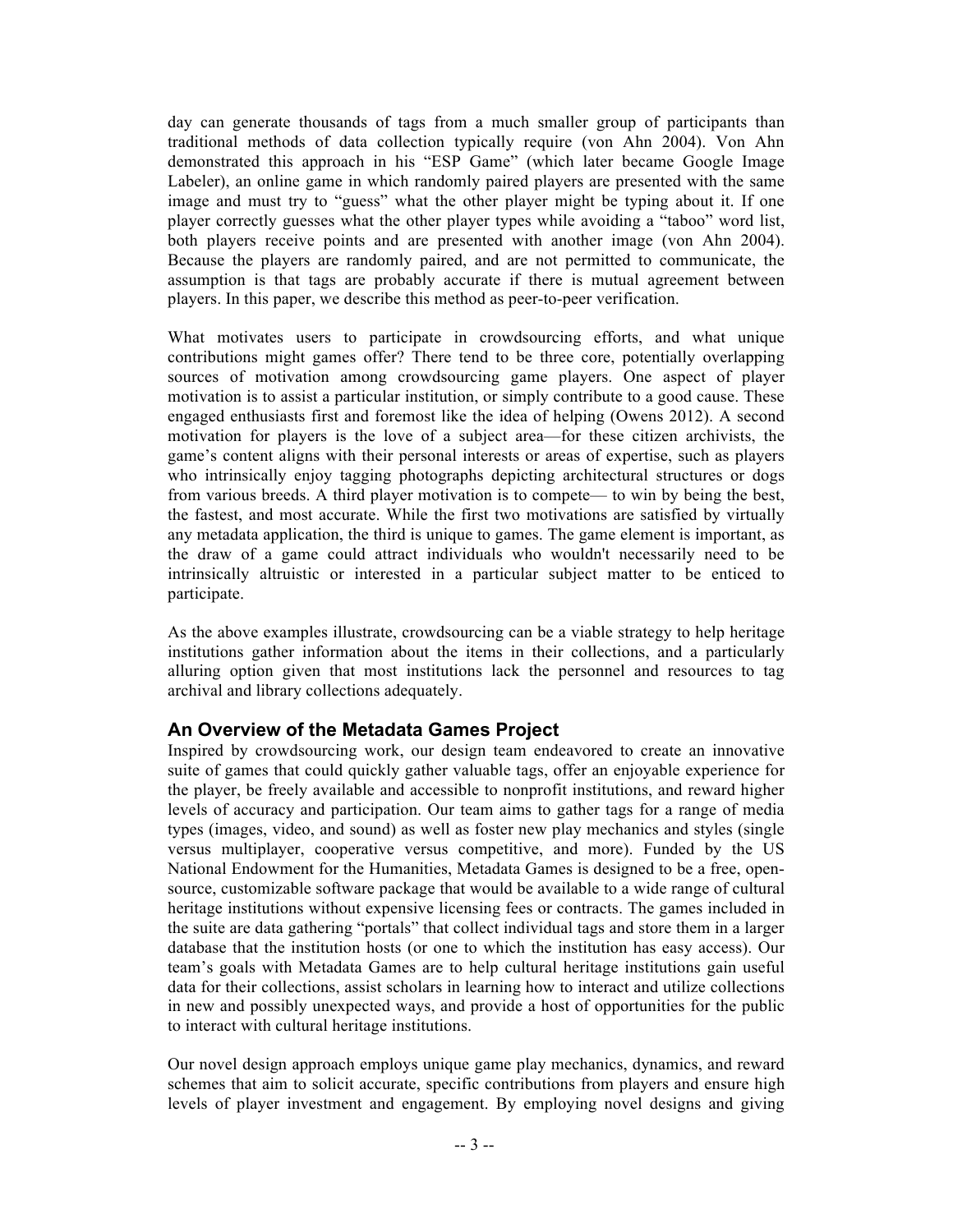players agency in selecting subject matter, Metadata Games simultaneously attracts avid gamers with the promise of a compelling play experience and experts with the promise of intrinsically rewarding content. At the same time, the aim is that even inexperienced gamers will find the gameplay dynamics immediately accessible and enjoyable, and that non-expert players will feel compelled to engage with (and possibly even learn more about) the content the games present.

To illustrate our general design approach and the strategies we employed to satisfy the goals outlined above—namely, to generate accurate, specific metadata and inspire high player engagement and investment—we will focus on *One-Up*, a competitive two-player mobile game that has been iteratively designed and tested at Tiltfactor.

# **SECTION 1: THE DESIGN OF** *ONE-UP*

# *One-Up*

*One-Up* is a multi-round mobile app game in which players score points for submitting single-word tags and try to accrue more points than their opponent (see Figure 1). In this game, a player can challenge either a friend or a random player.



**Figure 1.** Screenshots of *One-Up* game prototype.

At the start of **Round 1**, two players are simultaneously presented with the same image on their respective devices. Each player individually submits three tags that describe the image (e.g., for the image in Figure 1, players might enter words such as "tree" or "bloom"). In this round, players are awarded 1 point for each tag they enter. At the same time, players have the opportunity to earn an "accuracy bonus," additional points awarded if a tag that a player submits matches one submitted by players in previous games, which are stored in a database. Once both players have submitted their 3 words, Round 1 ends and Round 2 begins.

In **Round 2**, gameplay is similar to the first round, with two important exceptions. First, the accuracy bonus increases. Second, if players submit a tag that their opponent previously submitted in the first round, their opponent captures a point from them (in which case, players are informed that they have been "One-Upped"). That is, players are penalized one point and their opponent receives an additional point.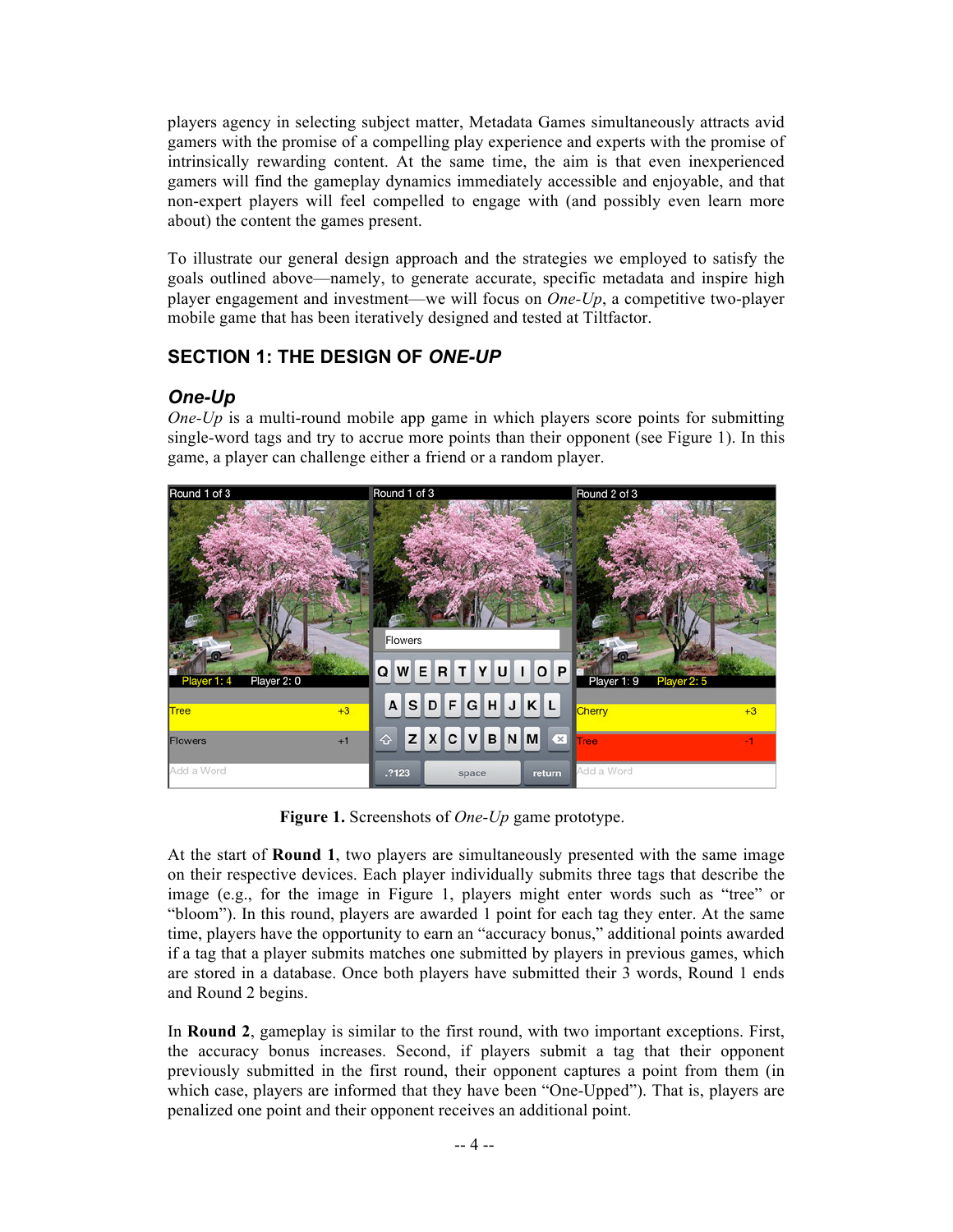In **Round 3**, the accuracy bonus once again increases, but so too does the penalty for submitting a tag one's opponent already submitted in Round 1 or 2.

After all of the rounds are played, the player with the highest score is declared the winner.

#### **Design Implications**

In using a multi-player, competitive format for gathering metadata, a design challenge arises: how to prevent or dissuade players from subverting the system in order to earn the most points and intentionally contribute unwanted data. Ways to prevent game subversion include randomizing player pairing and anonymizing player names. While effective, these tricks make it very difficult to play directly with friends and minimize the social gaming experience.

Unlike in peer-to-peer verification models, which permit friends to cheat to both maximize points and contribute unwanted data, in *One-Up* players can try to subvert the system by focusing on earning the highest number of points, or they can intentionally try to contribute unwanted data, but not both. This uniquely positions *One-Up* to be able to tap into the motivation of competition among friends, but at the same time to retain the ability to gather useful metadata: the design reduces friend-players' tendency to collude on answers (to generate points by "gaming the system") or by entering "junk" or inappropriate tags. Collusion is a particular challenge for crowdsourcing games, and, to our knowledge, *One-Up* is among the first to address this issue directly through its design.

*One-Up* structures player rewards such that, instead of rewarding a player for matching another's entry, it rewards a player for matching the tags of previous players in the database. In this way, the game still aligns player incentives with the collection of accurate data.

Designers often focus on specifying the reward and the risk in their games. For example, in *Pac-Man* the reward is gaining points, at the risk of getting killed by one of the ghosts roving around the level. In *World of Warcraft*, the reward for taking on a challenging quest is gaining valuable loot, at the risk of getting one's character killed. In many games involving metadata, there is little risk involved; taboo word lists remove risk because the player knows what tags to avoid entering. But what if instead of banning obvious words in order to collect specific data, players are allowed to submit obvious words, but punished if they match an opponent's entered terms? *One-Up* utilizes such a method and, by doing so, creates a tension between the desire to submit a tag for a particular image that is likely to get an accuracy bonus, and the risk of getting points stolen for typing a word an opponent has already given in an earlier round. *One-Up* incentivizes players to avoid exclusively entering obvious tags. Both players have to try to guess what strategy the other is using. One key play strategy to resolve the tension is for a player to enter some obvious terms (to try for an accuracy bonus) but also to make sure to include more specific tags as well. This tension guides players to enter obvious terms early on in the game, and save the accurate and specific tags for later rounds (to avoid getting "One-Upped*"*).

### **SECTION 2: ALIGNING PLAYER INCENTIVES WITH THE SUBMISSION OF HIGH-QUALITY METADATA**

Many games employ a number of techniques to incentivize desired behaviors in players. Crowdsourcing games often utilize a points reward system; that is, the behaviors we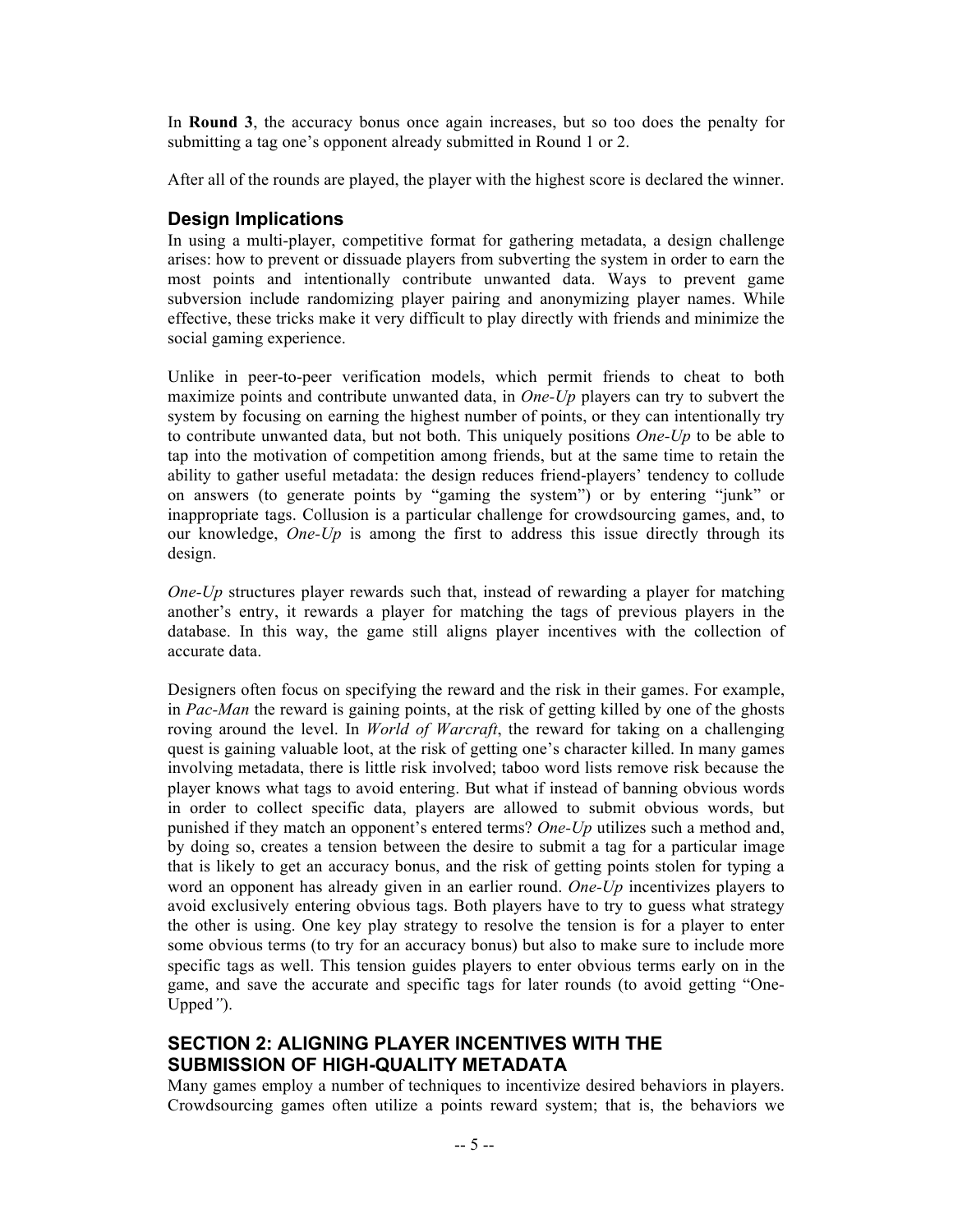reward with points are the encouraged behaviors. Players are less likely to submit correct metadata unless it is incentivized with rewards.



High-quality metadata is data that is accurate and specific (see Figure 2).

**Figure 2.** From left to right: As we collect data about an image, the goal is to move from inaccurate to accurate, and from generic (or obvious) to specific tags. We want to avoid collecting inaccurate tags. Example tags are shown in each sector for the displayed picture of a bloodhound.

Generic or obvious but accurate tags are necessary, and they are also fairly easy to collect. Such tags help us classify the artifacts and can serve as fodder for the creation of basic topic categories and other sorting mechanisms. Even the most rudimentary game or tagging system can foster player input such as "dog" for a picture of a bloodhound. The real "Holy Grail" in crowdsourcing, however, is the acquisition of specific, accurate information.

As the following discussion illustrates, while there are particular incentive schemes that metadata games could employ to reward players based on either the specificity or accuracy of the tags they submit, with *One-Up* our team devised a unique design approach that incentivizes players to provide metadata that is both specific *and* accurate.

### **Method 1: Rewarding Players Based on Specificity**

How does the system identify correct answers so that it can reward players for submitting specific tags? Players of crowdsourcing games might submit many types of words to be used as tags. After they are entered, natural language processing (NLP) techniques are common verification tools that can determine whether player-submitted metadata is specific. Simple syntactic accuracy checking, such as spelling matches in *SpellTower* and *Words With Friends*, serves as a bare minimum for checking whether a word is actually a word. NLP techniques, however, can be further employed to determine the specificity of submitted terms, for example by using inside-outside information in what is called "term hierarchy" generation (Ryu and Choi 2006). Using inside information (the characteristics of component words or the internal structure of terms) and outside information (contextual terms), one can build hierarchical relationships among terms and measure the quantity of domain/subject specific information contained in a given term. In another approach, we can reduce the clutter of unimportant words and cull "keyphrases" (Chuang,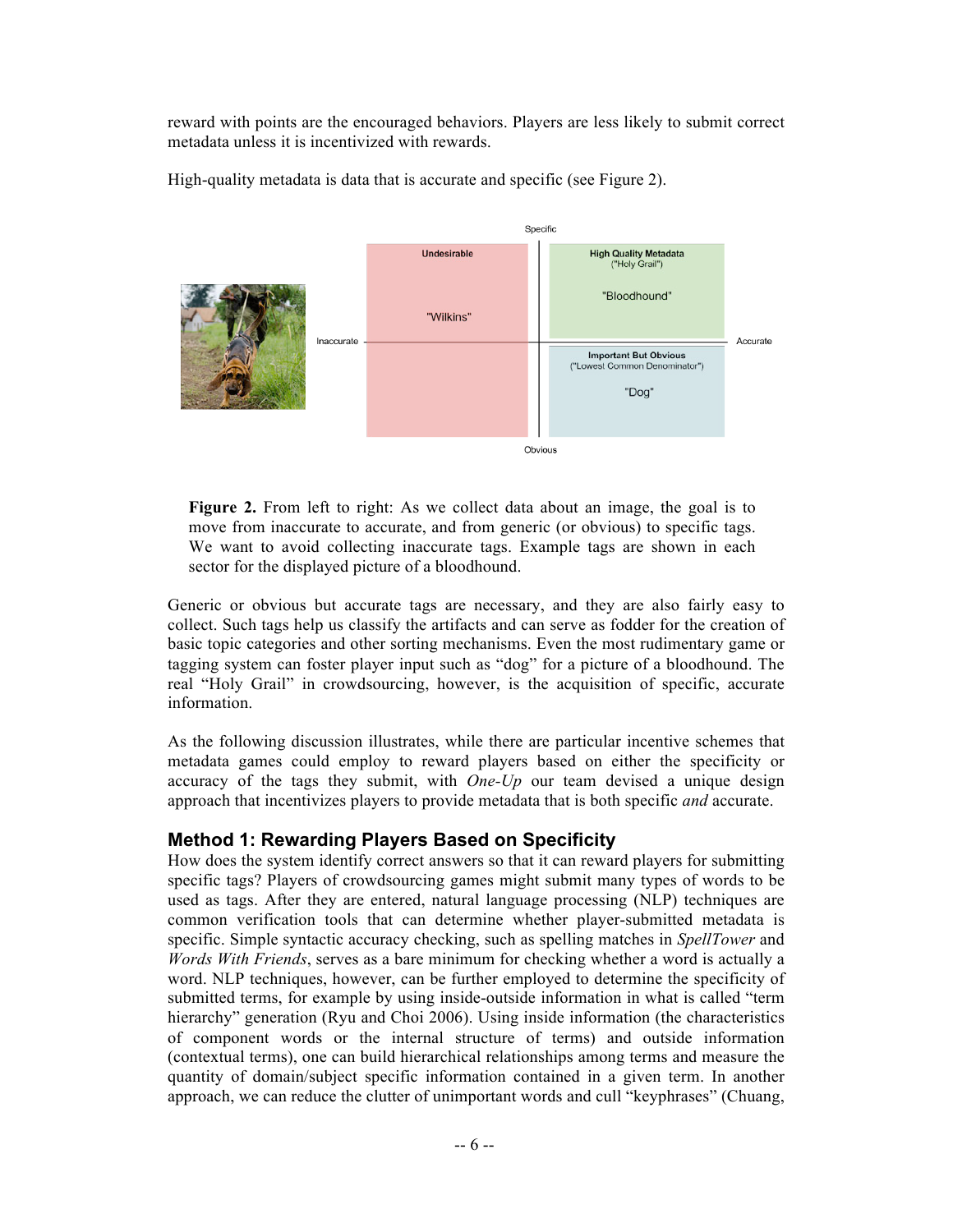Manning, and Heer 2012). These approaches incentivize players to provide highly specific metadata: when a tag is determined by NLP to be specific, players could be rewarded with bonus points.

Unfortunately, NLP techniques cannot easily determine the semantic accuracy of a particular tag. No matter how closely related a user-submitted word is to a base word, or how scientific a tag may be, the system cannot verify how well the tag describes the image. This is because NLP software can search databases of word specificity ratings to be able to determine that "bloodhound" is more specific than "dog," but is not capable of determining whether either is an accurate tag for a particular image. Thus, rewarding a player for submitting a brand new tag with a high specificity rating is not properly aligning incentives with collecting accurate and specific data. This is a weakness of this method.

To conclude, using computational language techniques as core tools in metadata crowdsourcing may help verify specificity and accuracy—indeed, crowdsourcing tags is a process that requires some NLP to, for example, exclude purely garbage tags. It is important to remember, however, that even at its best this technique merely gauges specificity and accuracy, but does not help increase the accuracy of players' submissions.

## **Method 2: Rewarding Players Based on Accuracy**

Peer-to-peer methods for verifying the accuracy of submitted data are used extensively across crowdsourcing applications—indeed, they provide the foundation on which these applications rest. Using peer-to-peer verification in a metadata games context, if multiple players are shown the same image, and they both submit the same tag within a short period of time, it can be assumed that the tag is accurate—provided the players cannot communicate with each other and conspire to "cheat" by entering identical, inaccurate tags.

When players enter matching tags for a particular image, they are typically rewarded with points and allowed to move on to a new level. This is an excellent match of aligning player incentives with the crowdsourcing goal of collecting highly accurate metadata each matched tag reinforces the veracity of the other tag (von Ahn 2004).

Unfortunately, a reward scheme that is based on peer-to-peer verification also incentivizes players to submit the most obvious tags to describe a given image. For example, players are much more likely to attempt to match a game partner's tag of "dog" than a more detailed tag of "bloodhound." The *ESP* game attempts to circumvent this problem by having a "taboo" list that includes the most frequently entered tags from previous play sessions. Instead of inspiring players to then enter a tag of "bloodhound," however, this overused tag ban only incentivizes players to submit the next most obvious tag, which might be something like "grass," or to give up on tagging the image entirely. This method disincentivizes players from entering more specific metadata.

A reward scheme based on peer-to-peer verification can be extremely effective for collecting obvious tags, but a prohibitively long "taboo" list would be needed to collect very specific tags. Nuanced and expert tags are the last to be cultivated from crowdsourcing using these methods.

Thus, a peer-to-peer verification method might help determine the accuracy of submitted metadata (and reward based on it), but its flaw is that while it can get specific data, it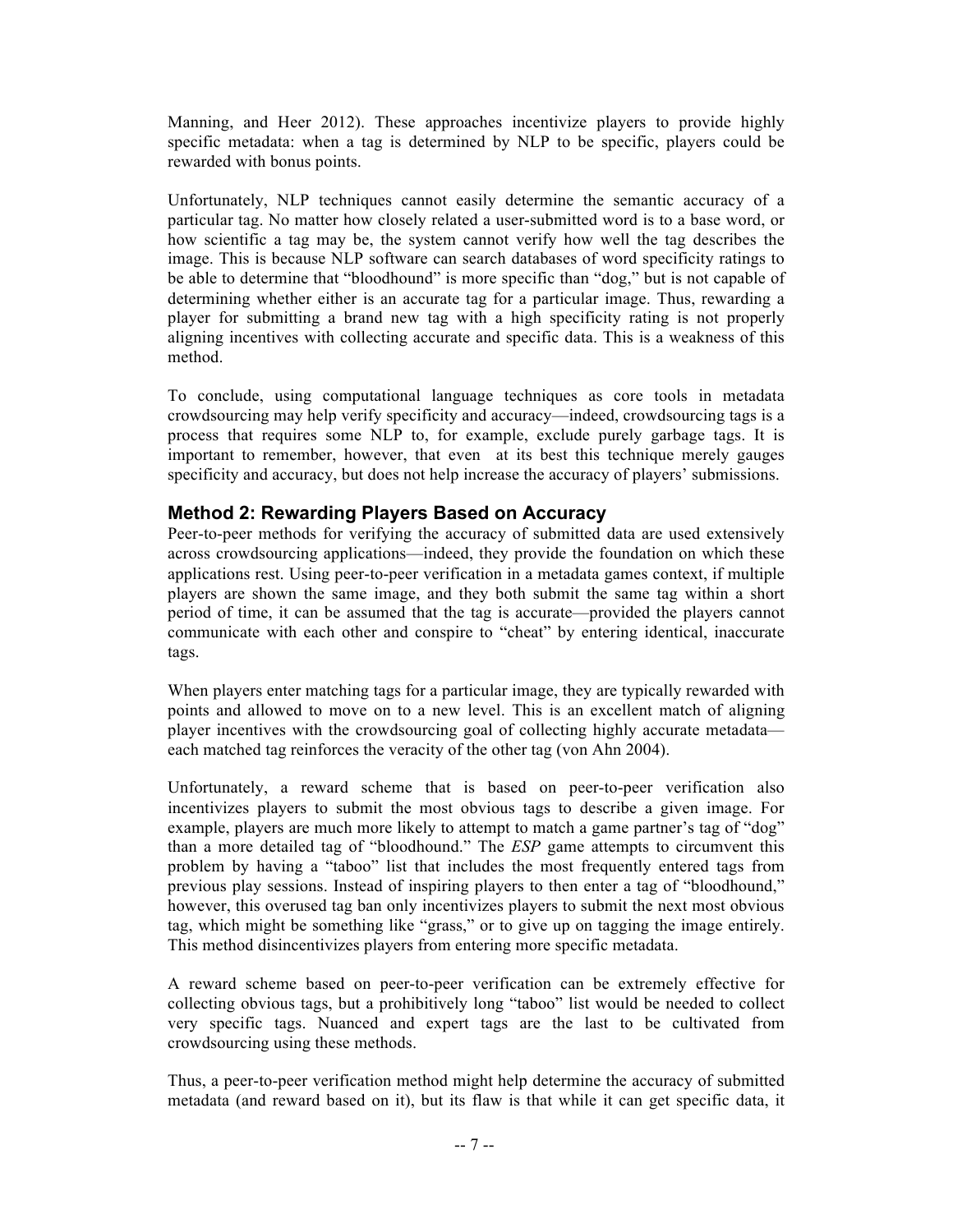incentivizes players to supply less specific data in the service of matching their partner's input.

#### **Method 3: Rewarding Players Based on the Outlier Design Model**

A new strategy is to create a system that attracts specific and accurate tags—tags that, in other systems, might be either interpreted as "junk" tags or as "outliers." It is far more challenging for the system to differentiate between accurate specialty tags, the "outliers" (see Figure 3), which are less frequently used, from "junk," or inaccurate entries.



**Figure 3.** Standard metadata crowdsourcing methods result in datasets like this one. Obvious tags have a high frequency of appearance, and are thus easier for the system to recognize as accurate. More specific tags appear with lower frequency, and are more challenging for the system to distinguish from inaccurate tags.

So how might designers incentivize players to input more high quality tags—that is, more "outlier" tags in the "Holy Grail" region (see Figure 4)? One possible approach is a twoplayer design, which rewards players for inputting tags that are already in the database, and thus likely accurate, but also penalizes them for matching tags their opponent has submitted in previous game rounds. This design, which is employed in *One-Up*, adds a sense of uncertainty and excitement for the player in two ways: first, players perceive risk in the game because they don't know what the other player will do, and second, there is suspense because players aren't being told explicitly what tags to avoid.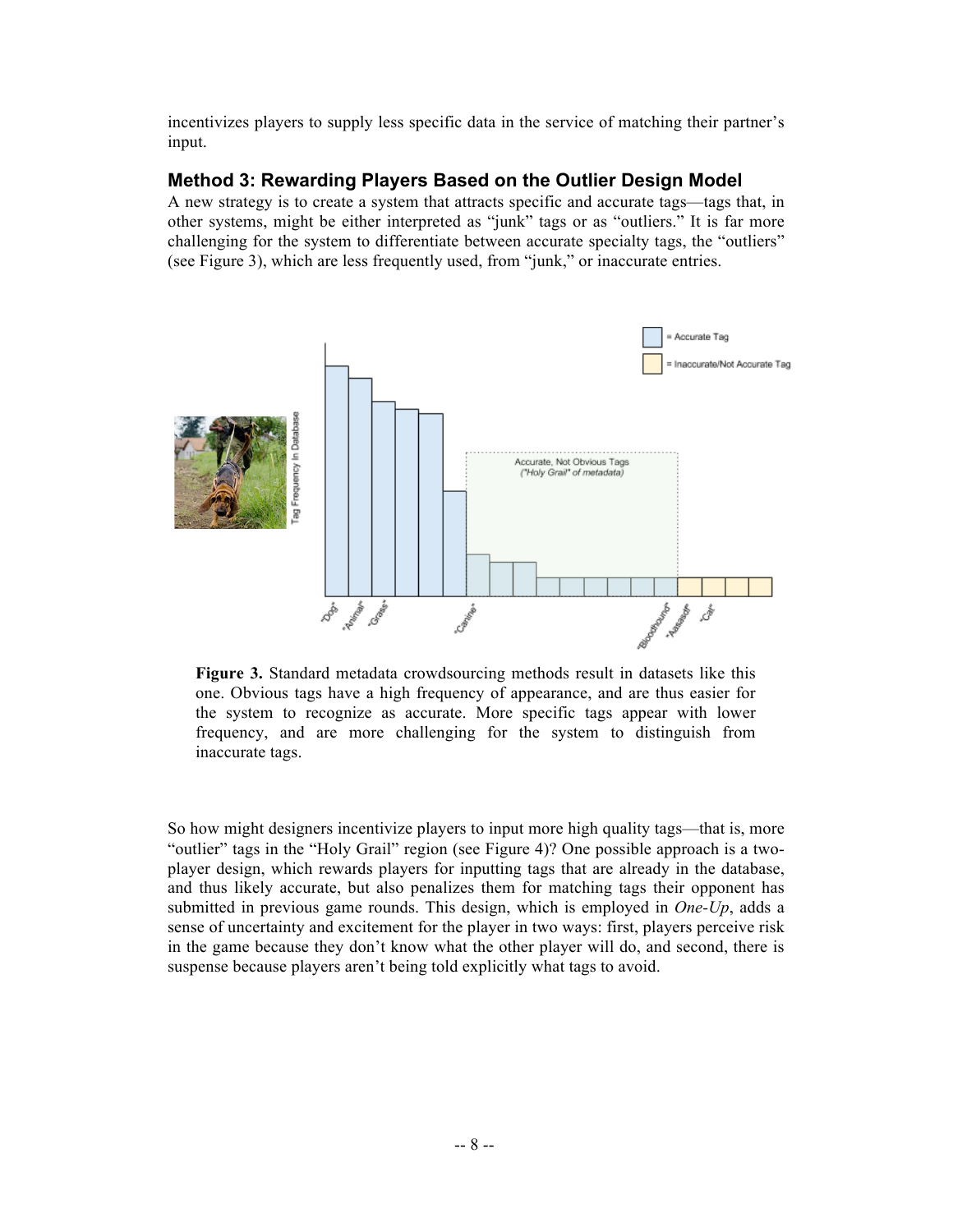

**Figure 4.** The goal is to incentivize players to input tags in the "Holy Grail" zone, such that the frequency of these specific and accurate tags rises above the frequency of the inaccurate tags, thus allowing the system to determine their accuracy (shown above).

The Outlier Design model requires players to balance their desire to enter terms that are likely already in the database with the need to strategize in order to avoid entering tags already entered by an opponent. Thus, the design naturally shepherds the players towards providing more accurate and more specific answers (see Figure 5).



**Figure 5.** Using this method, players avoid inputting all the obvious tags, while also wanting to avoid putting in the inaccurate ones. Together, these constraints incentivize players to submit tags in the "Holy Grail" zone.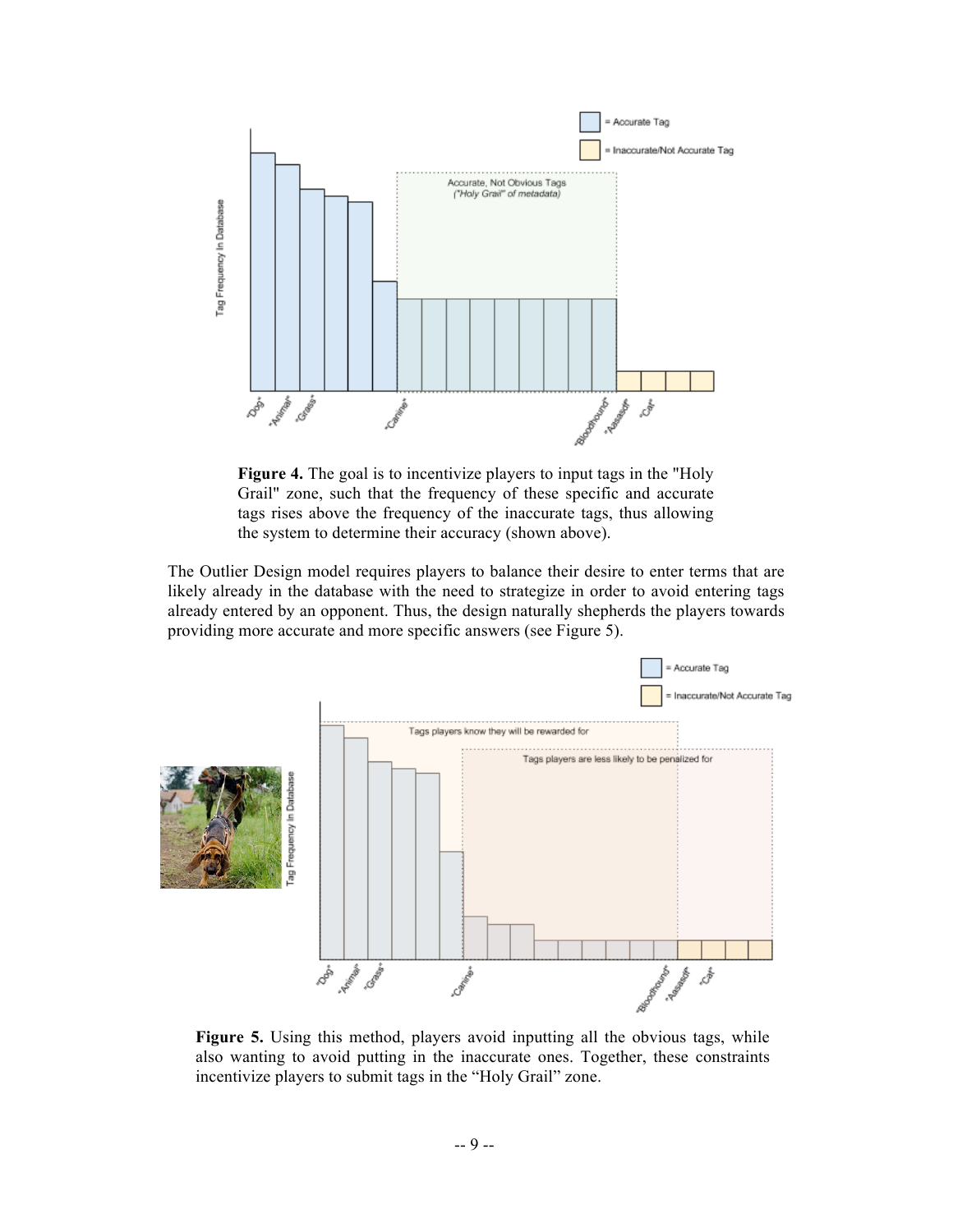In the Outlier Design model, the goal is to disincentivize the entry of a range of obvious tags without explicitly forbidding them. Because obvious tags aren't forbidden, players can enter them if they aren't capable of discerning more specific details from an image. Yet generic tags only go so far in helping understand an image or piece of media. Indeed, one issue designers must struggle with is that the difficulty of obtaining high level, "Holy Grail" tags can be attributable to a lack of knowledge (e.g., knowledge of a specific species of plant or breed of animal) rather than a lack of motivation or incentive. It is likely that the "Holy Grail" tags are rare in large part because fewer members of the "crowd" have this specific knowledge. The strategy behind this design is that if players are incentivized to provide more specific tags, then they should be motivated to find a way to provide them, even if it means doing their own independent research or finding friends to help fill in gaps in their knowledge. The Outlier Design model helps increase accuracy and specificity within the system.

#### **SECTION 3: A STUDY OF THE RESULTS OF** *ONE-UP*

As a test of the efficacy of the Outlier Design model for generating specific, accurate metadata, a prototype version of *One-Up* was developed and playtested with adult participants. *One-Up* is intended to be a two-player, asynchronous, turn-based mobile game. For testing purposes, the prototype was not networked, so asynchronous gameplay was simulated using a "play and pass" model: Player 1 plays a turn, then passes the mobile device to another player (who, in our testing, was located in a different room). *One-Up* was developed with the to be played between friends, so players in the *One-Up* test were paired with another player they knew. To assess this game, players saw one of four images (shown in Figure 6) in either *One-Up*, or a game called *Zen Tag*, a simple one-player image tagging game. In *Zen Tag*, a player earns points for each tag submitted, with bonus points awarded for tags that are not already in the database. As past work has noted *Zen Tag's* efficacy in data collection (Flanagan and Carini 2012), we set out to investigate whether One-Up's competitive and social gameplay could have an effect on the quality of submitted metadata.



**Figure 6.** Images used for testing (clockwise from the top left: Car, Dog, Tree, Mask)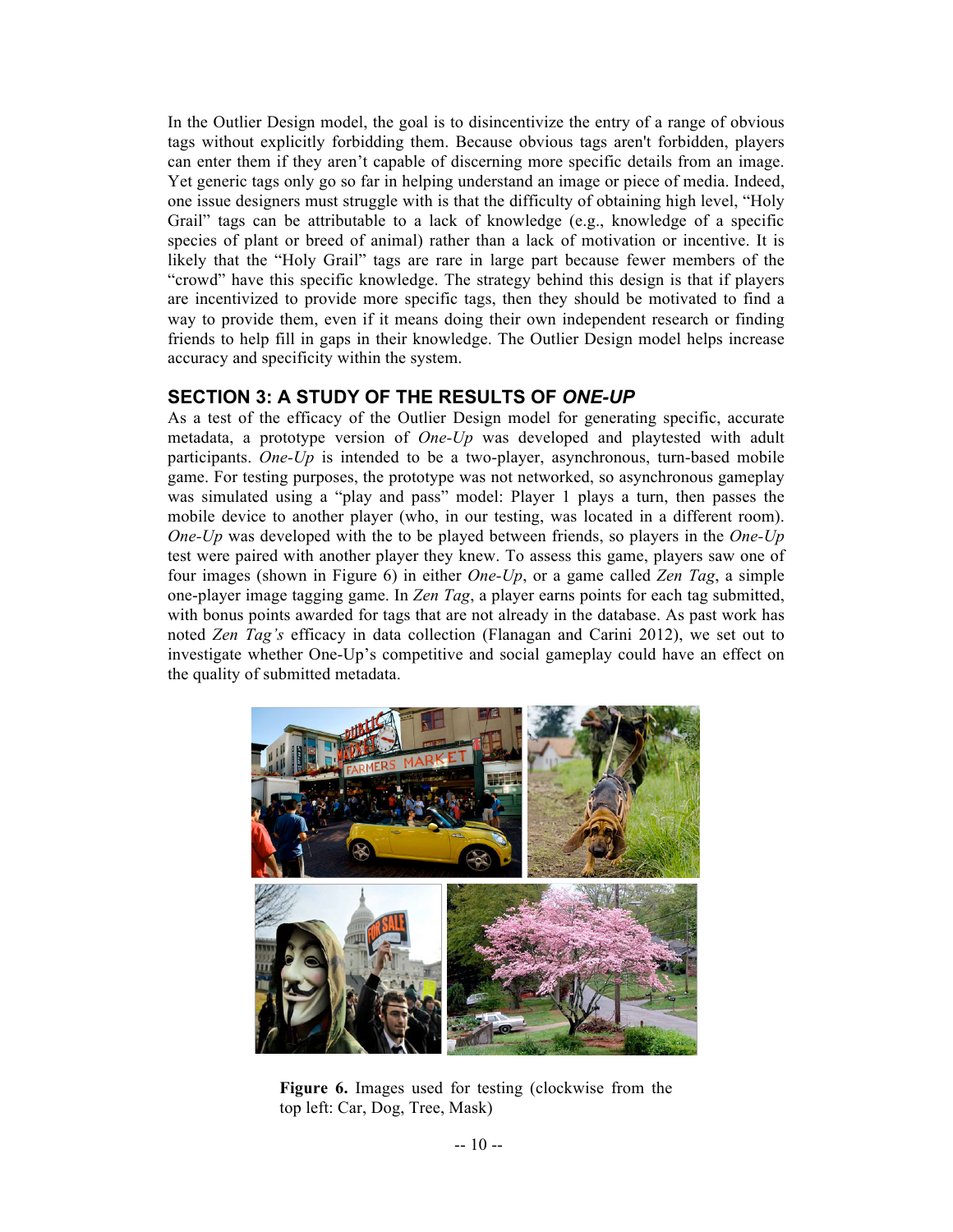#### **Metadata Playtest Results**

Tag data collected from *One-Up* and *Zen Tag* playtests were rated on a scale from 0 to 2 for their accuracy and 0 to 2 for their specificity. Three independent raters scored the tags and exhibited 80% overall agreement for accuracy scores and 75% agreement for specificity scores; we then took the average of their ratings (see Figure 7).

| Image       | Avg Accuracy Rating<br>(Zen Tag) | <b>Avg Accuracy Rating</b><br>(One-Up) | Avg Specificity Rating<br>(Zen Tag) | <b>Avg Specificity</b><br>Rating<br>(One-Up) |
|-------------|----------------------------------|----------------------------------------|-------------------------------------|----------------------------------------------|
| Car         | 1.31                             | 1.82                                   | 1.53                                | 1.39                                         |
| Dog         | 1.14                             | 1.69                                   | 0.91                                | 1.25                                         |
| <b>Mask</b> | 1.15                             | 1.36                                   | 1.47                                | 1.67                                         |
| Tree        | 1.02                             | 1.24                                   | 1.30                                | 1.41                                         |

**Figure 7.** Average accuracy and specificity scores for images tagged in games *Zen Tag* and *One-Up*. Accuracy and specificity were rated on a 0 - 2 scale (0=not accurate, 2=extremely accurate; 0=not specific, 2=extremely specific).

The average accuracy scores for all four images were higher for the tags generated in the *One-Up* playtests than those generated by players of *Zen Tag*. With the exception of the "car" image, the average tag specificity ratings were higher for the *One-Up* prototype than for *Zen Tag*. One possible explanation for the "car" image's lower specificity score from the *One-Up* prototype as compared to *Zen Tag* is the limit in *One-Up* on the number of words a player can submit per round and the total number of rounds per game. It is possible that players were not able to continue to enter more specific tags because there were not enough rounds to do so. Overall, *One-Up* yielded higher quality metadata.

#### **Observations**

In addition to scoring the gathered tags for their level of quality, observations of players' decisions and reactions during gameplay offered indications of the success of *One-Up*'s Outlier Design model. For example, *One-Up* generated the tag "Pike" for the "car" image, referring to Pike's Place Market in Seattle. In contrast, *Zen Tag*, utilizing the identical image, did not generate this tag; players identified only obvious characteristics (e.g., "market") in their submissions. While not a full-scale study, these results offer preliminary support for the view that *One-Up*'s Outlier Design model elicits more accurate and more specific metadata than that collected by the free-association tagging game model employed by *Zen Tag*.

In another playtest of *One-Up*, a player tagged the "tree" image using "pollination," and was rewarded with an accuracy bonus, as "pollination" was a term in the database. She assumed that a previous player was a botany expert (as she was, but her opponent was not), and so in the following round she entered "Angiosperm," the scientific name for flowering plants. Angiosperm was not in the database, but the Outlier Design model of *One-Up* leveraged the player's uncertainty to input an accurate and extremely specific tag.

It is important from both a gameplay and crowdsourcing perspective that the games provide fun, engaging experiences so that players are motivated to return to play again and again. *One-Up* fosters a new type of player engagement in crowdsourcing applications through competitive gameplay that generates more specific or specialized terms. While *Zen Tag* pleased players as a point accumulator, players of *One-Up* relish in their winning, and report dismay when their points are "One-Upped" by an opponent. The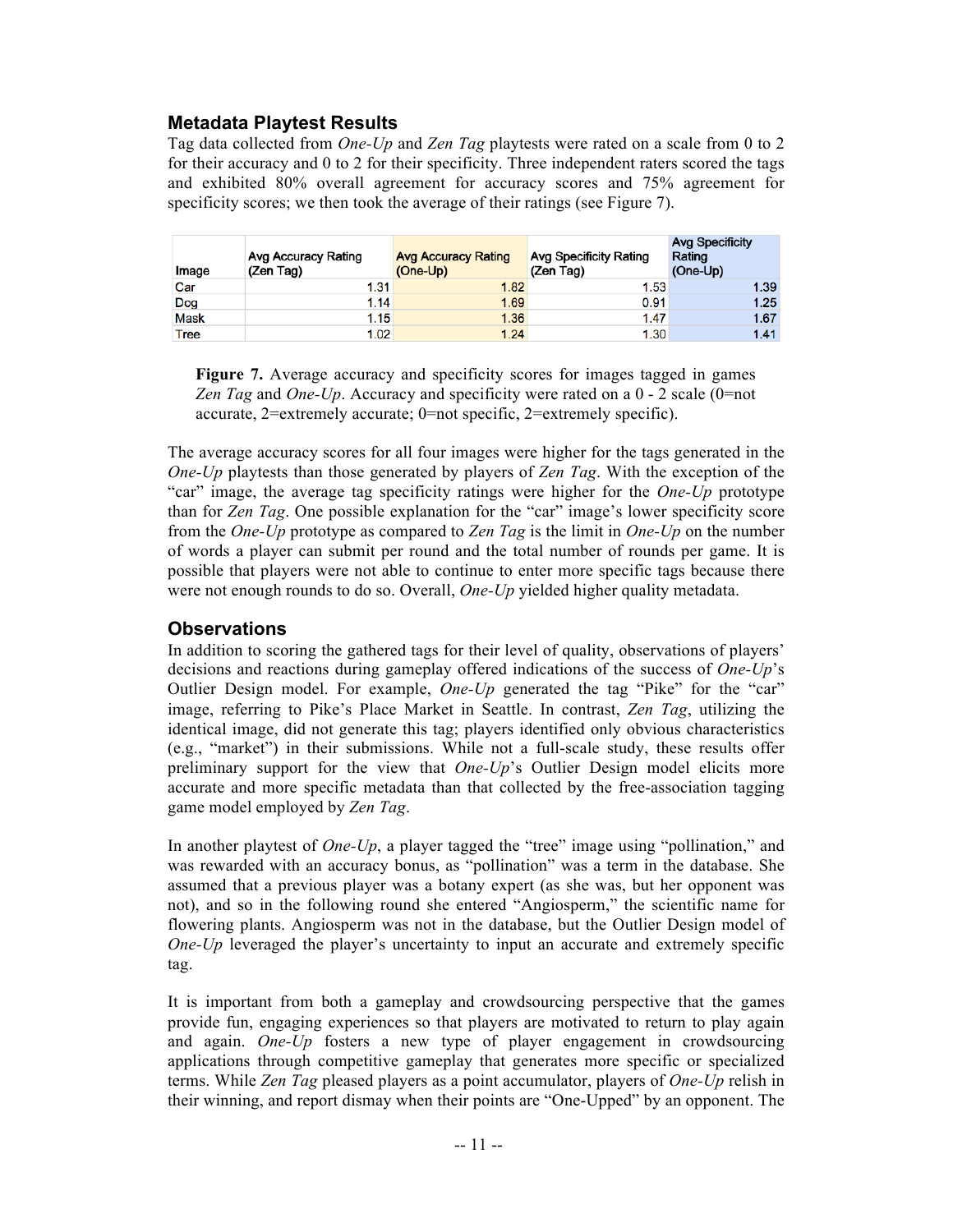example of the "botany expert" illustrates that the success may likely mean the melding of compelling gameplay with subject matter interest. *One-Up*'s design worked as intended to engage players with competitive gameplay while incentivizing players to input excellent tags.

#### **CONCLUSION**

In our research at Tiltfactor, we have found that the more overtly "educational" one tries to make a game, the less effective such a game might turn out to be. This seems counterintuitive, but from a psychological perspective, some "distance" allows players to connect more with the content. This is what makes our approach unique—we "tilt" the content of serious issues to make them more accessible, and can prove in controlled experiments that this is effective. While some players wish to play games for altruistic reasons to help institutions of their choice, others want the real excitement a good game can offer.

In this paper, we've discussed the challenges and strategies of obtaining high quality metadata—tags that are both accurate and specific. We presented our Outlier Design model for crowdsourcing applications. With the example game *One-Up*, we have shown how good game design can align player incentives with the acquisition of high quality metadata, while also creating a compelling play experience.

Metadata Games evokes (and is informed by) critical and theoretical questions concerning collections, data, and design. In our project we endeavor to discover how games can foster a curiosity about the humanities, motivate players to delve deeper into subjects, and diversify the types of knowledge that can be crowdsourced. Games also offer great promise for humanities and archival scholarship by engaging with a broader cross-section of players, ranging in interests and areas of expertise, that other platforms may miss. In addition to gathering valuable metadata, games also offer opportunities to physically draw audiences to cultural heritage institutions.

### **BIBLIOGRAPHY**

Center for Game Science at University of Washington (2008) Foldit [PC, Mac, Linux Computer Game] University of Washington, Seattle, WA USA.

Chuang, J., Manning, C.D., and Heer, J. "'Without the clutter of unimportant words': Descriptive keyphrases for text visualization." ACM Transactions on Computer-Human Interaction, vol. 19, no. 3 (October 2012), pp. 1-29.

Citizen Science Alliance (2007) Galaxy Zoo [Online Web Browser Project] Citizen Science Alliance.

Flanagan, M. and Carini, P. "How games can help us access and understand cultural artifacts," in American Archivist vol. 75, no. 2 (December 2012), pp. 514-537.

Google (2006) Google Image Labeler [Online Web Game] Google, Mountain View, CA USA.

Holley, R. "Crowdsourcing: How and why should libraries do it?" in DLIB Magazine, vol. 16, nos. 3/4 (March/April 2010).